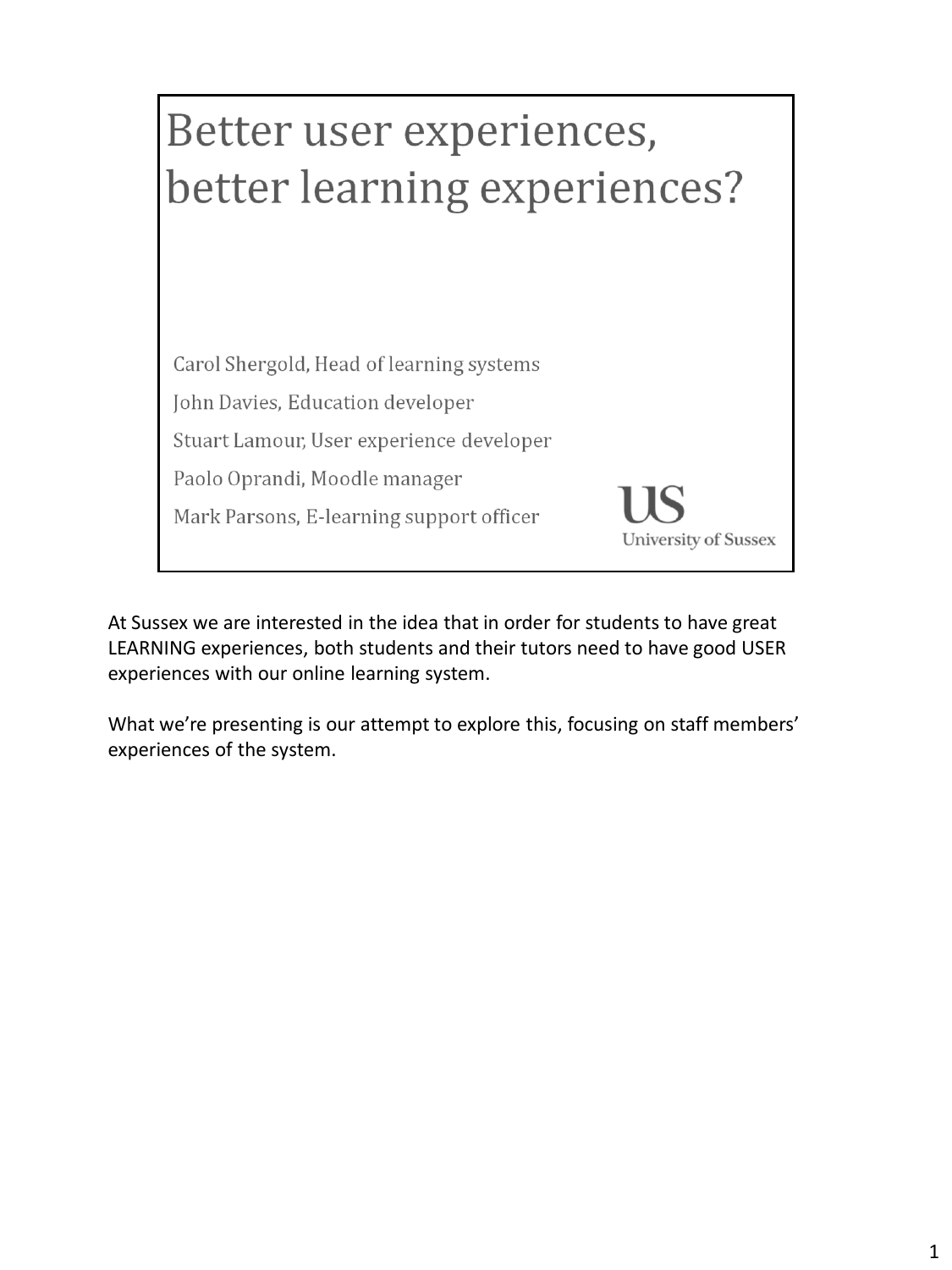

We've been using Moodle as our online learning system since 2005 at Sussex, and its use to support students' learning has become taken for granted and mainstreamed over that time.

There's a lot of positivity about it. But at the same time, people struggled with it, as we've seen from the clip.

We ran a survey of staff in 2007, and there were a number of comments about areas that staff found difficult, and I've pulled out a few about file upload here.

But file upload *is* complex in Moodle. In Moodle 1.9 it requires *nine* separate decision points, which makes it a very extended workflow with plenty of opportunity to go wrong.

In 2009 we took a proposal to senior management to address the usability of our online learning system and were given funding.

We commissioned some usability research from Vertical Slice with a brief to explore how easy our staff found it to carry out a range of common tasks.

We employed a second programmer / developer, Stuart Lamour, with specific skills in user experience and web design. He joined Paolo Oprandi, our Moodle manager and developer.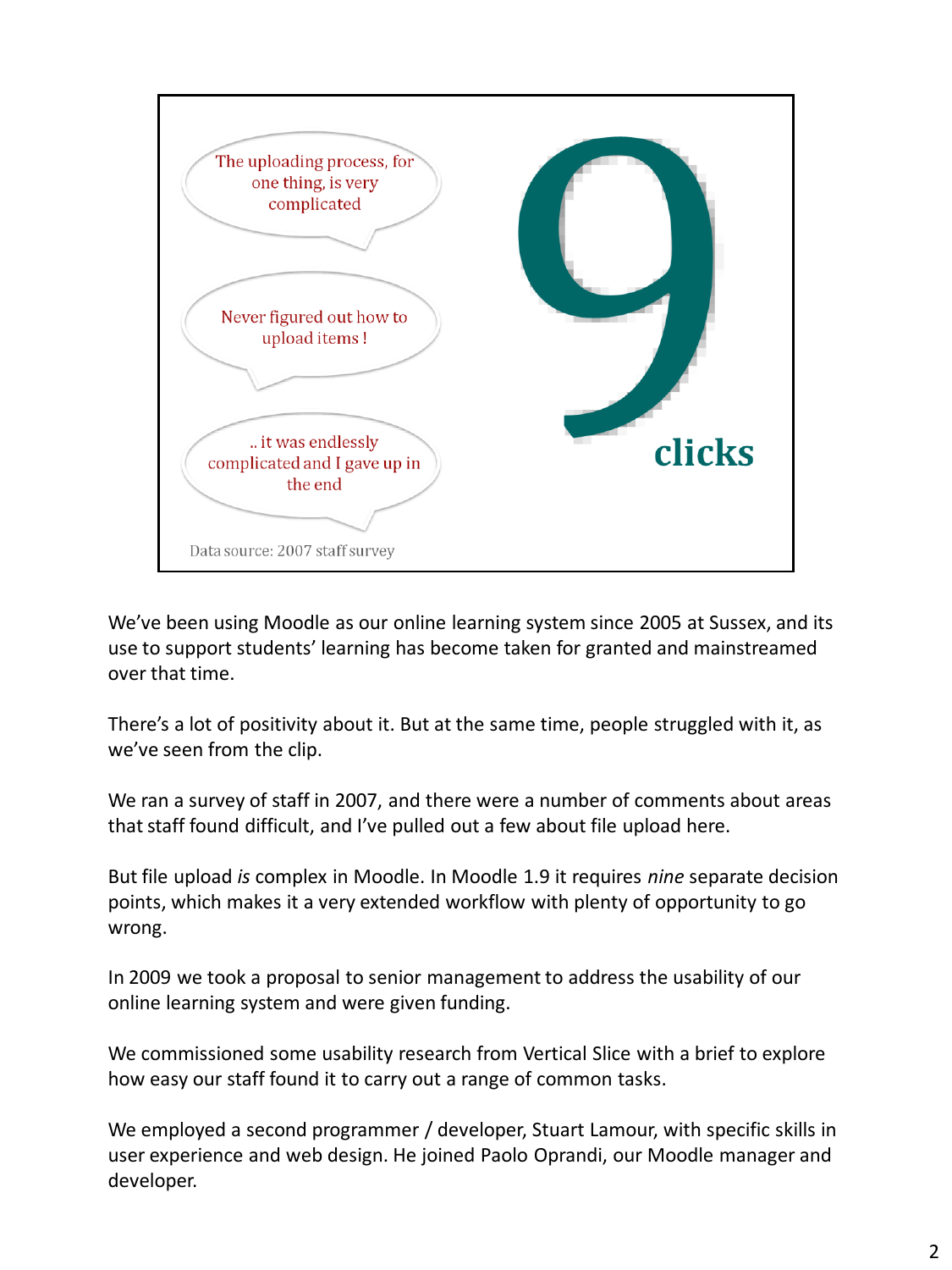

So how could we improve the usability of our system?

There's a lot on our blog about this [http://blogs.sussex.ac.uk/elearningteam](http://blogs.sussex.ac.uk/elearningteam/2012/09/12/moodle-usability-interviews-from-2010-1/), which covers a range of approaches that we use at Sussex, such as the use of design patterns.

But in this talk we're going to focus on just one approach which is to listen to users and explore their expectations.

Our users will almost certainly have already interacted with some of major websites such as facebook, youtube, twitter, google, amazon … And they'll have developed expectations and strategies to handle getting their tasks fulfilled

If we use these expectations to guide us, we can create sites that will feel intuitive.

If we look at the transcript of one of our users who was interviewed by Graham McAllister, founder of Player Research in 2010

[http://blogs.sussex.ac.uk/elearningteam/2012/09/12/moodle-usability](http://blogs.sussex.ac.uk/elearningteam/2012/09/12/moodle-usability-interviews-from-2010-1/)[interviews-from-2010-1/](http://blogs.sussex.ac.uk/elearningteam/2012/09/12/moodle-usability-interviews-from-2010-1/)

What did the user expect to see?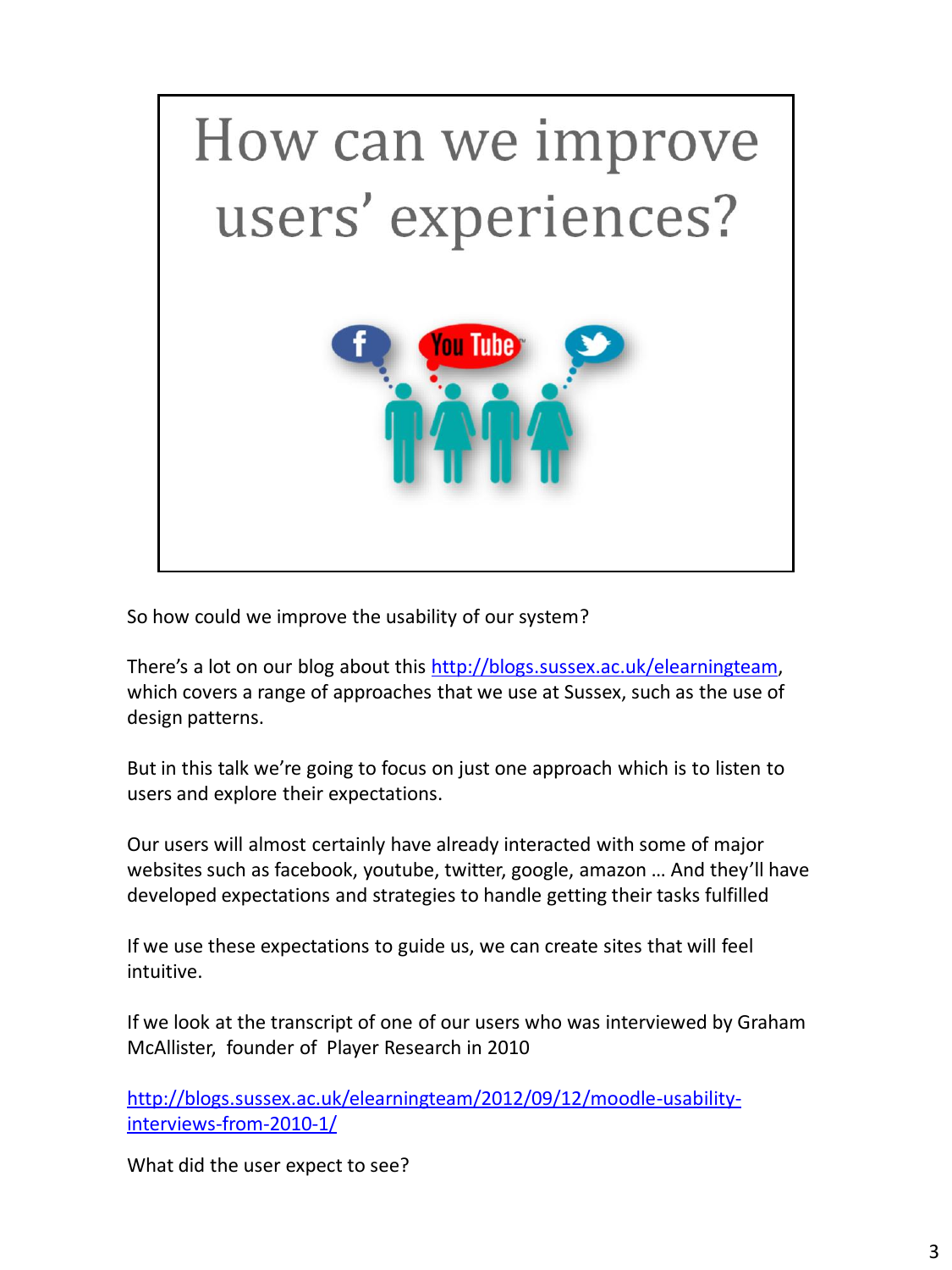| <b>Ann (1)</b> Se Study Dend course site So 11 (1) 2                                                                                                                                                                                                                                                     | ← → C n 2 https://moodledev.sussex.ac.uk/sydarchive/course/view.php?id=10875 |               | $\approx$ 3.                                                                     |
|----------------------------------------------------------------------------------------------------------------------------------------------------------------------------------------------------------------------------------------------------------------------------------------------------------|------------------------------------------------------------------------------|---------------|----------------------------------------------------------------------------------|
|                                                                                                                                                                                                                                                                                                          | THIS IS ON ITS OF WANDED FROM CASEBON SAGEDE SAGETHER COME OF OR             |               | Other Bookmarks                                                                  |
| Sample testing course                                                                                                                                                                                                                                                                                    |                                                                              |               |                                                                                  |
|                                                                                                                                                                                                                                                                                                          |                                                                              |               | $0$ Selectrolets. $-4$<br>Turn editing on                                        |
| Site Menu<br><b>CT</b> Outline<br>+D Topic 1<br>$\triangle$ D Trapic 2                                                                                                                                                                                                                                   | Sample course introduction text.<br>Please edit this.<br>* Neading list      |               | <b>Activities</b><br><sup>C</sup> Forums<br><b>G QAZZES</b><br><b>Chesources</b> |
| $\frac{1}{2}$ . Topic 3<br>$\triangle$ Direct 4<br>$\bullet$ CJ Topic 5                                                                                                                                                                                                                                  | <b>T:</b> 2.0 Colours                                                        | $\Box$        | Site for usability testing 2010.<br>Test summary in Right hand<br>column.        |
| <b>B</b> Participants<br>E <sup>7</sup> Forums<br><b>G Quezes</b><br><b>C</b> hesources                                                                                                                                                                                                                  | <sup>th</sup> Test document                                                  | $\Box$        |                                                                                  |
| <b>Jossex Library</b><br>kesources<br>- Library Home Page                                                                                                                                                                                                                                                | <sup>2</sup> Test forum                                                      | $\Box$<br>r i |                                                                                  |
| Clorary Resources<br>Subject Resources<br>O Electronic Library<br><sup>9</sup> Reading Lists                                                                                                                                                                                                             | G Test guiz                                                                  | $\Box$<br>w   |                                                                                  |
| C Carol's Horary account<br>hams on loan: 2<br>Account belance: £0.00                                                                                                                                                                                                                                    | <b>Coope</b>                                                                 | $\Box$        |                                                                                  |
| Administration<br><b>De Turn editre on</b><br>El Settings<br><b>SE Assign roles</b><br><b>Cd</b> Grades<br><b>CE Groups</b><br>PE backup<br><b>To Restore</b><br><b>The Import</b><br>$e^{\log  x }$<br>M Reports<br><b>El Questions</b><br>$G$ Files<br>Unsubscribe me from<br>UT01<br><b>C</b> Profile |                                                                              |               |                                                                                  |

The interviewer said to the staff member "How would you go about changing it to 10 sections?" – very neutral language.

She immediately said "You need something to ADD onto here"

So her first expectation is the keyword ADD

Her next expectation is that you instigate a change at the point where you want it to happen.

So she goes to the BOTTOM of the 5 existing sections.

And then to the Site menu, which is a representation of the site.

When she's asked "What would you like to see?" she goes immediately to the site menu.

Combining her responses with responses of other users allowed us to get a good sense of what the common expectations are.

So let's look at how used we used this information to help re-design the "Add a new section" task.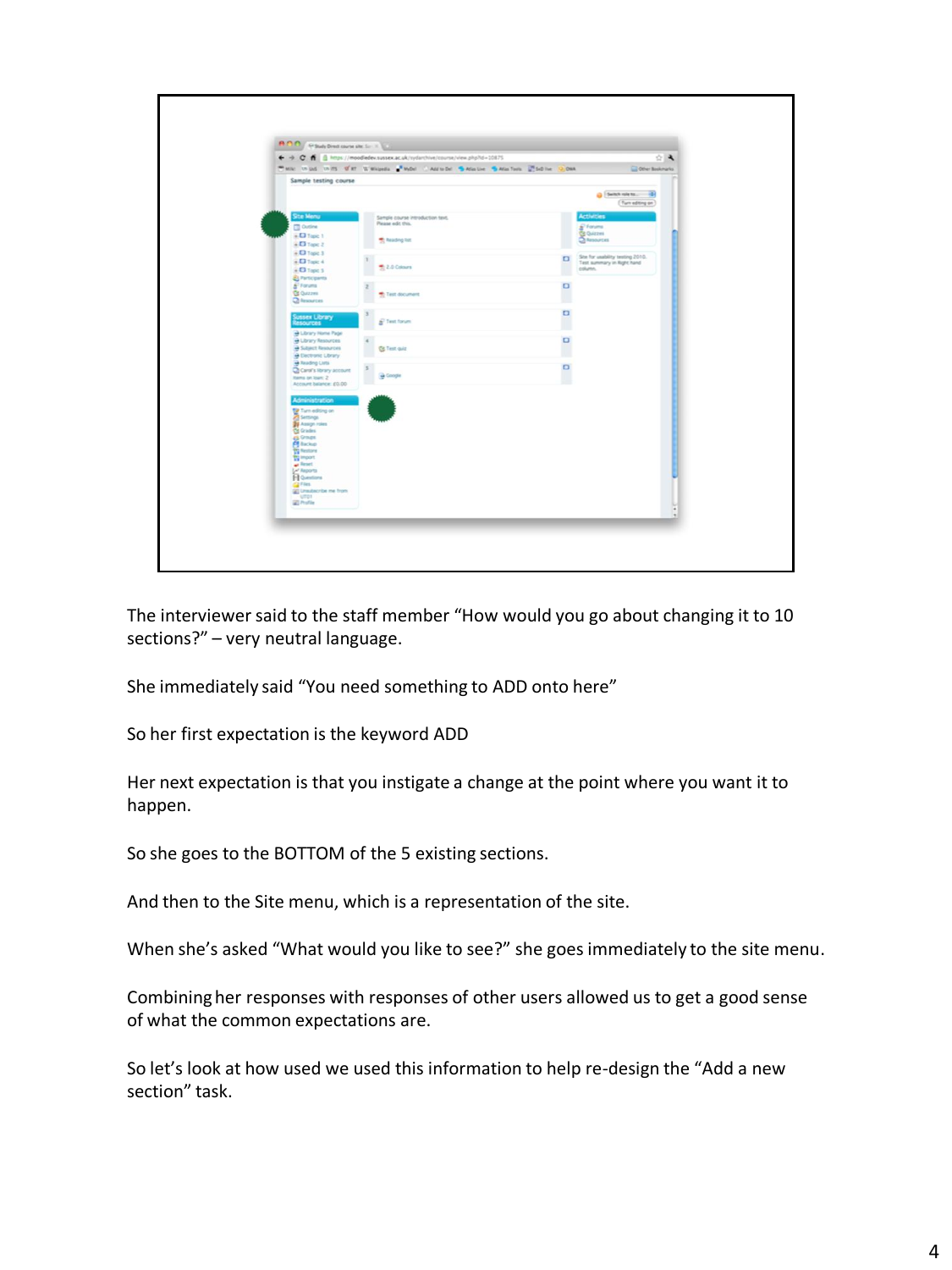## Evaluation

Number of clicks to carry out common tasks

For example, file upload now require 5 clicks (reduced from 9)

Very difficult to identify causal links between developments Carol has outlined and the user experience of staff and students, so we are essentially looking a proxy measures.

There are some simple empirical measures we can make to evaluate the developments

For example, Carol mentioned that the number of clicks required to upload a file in the standard version on Moodle 1.9 is 9 (or 8 in Moodle 2.3)

We have reduced the number of clicks required to upload a file to 5. See a demonstration of this at<http://vimeo.com/48739165>

So we have created a better user experience by reducing the number of clicks, or decision points, required for common tasks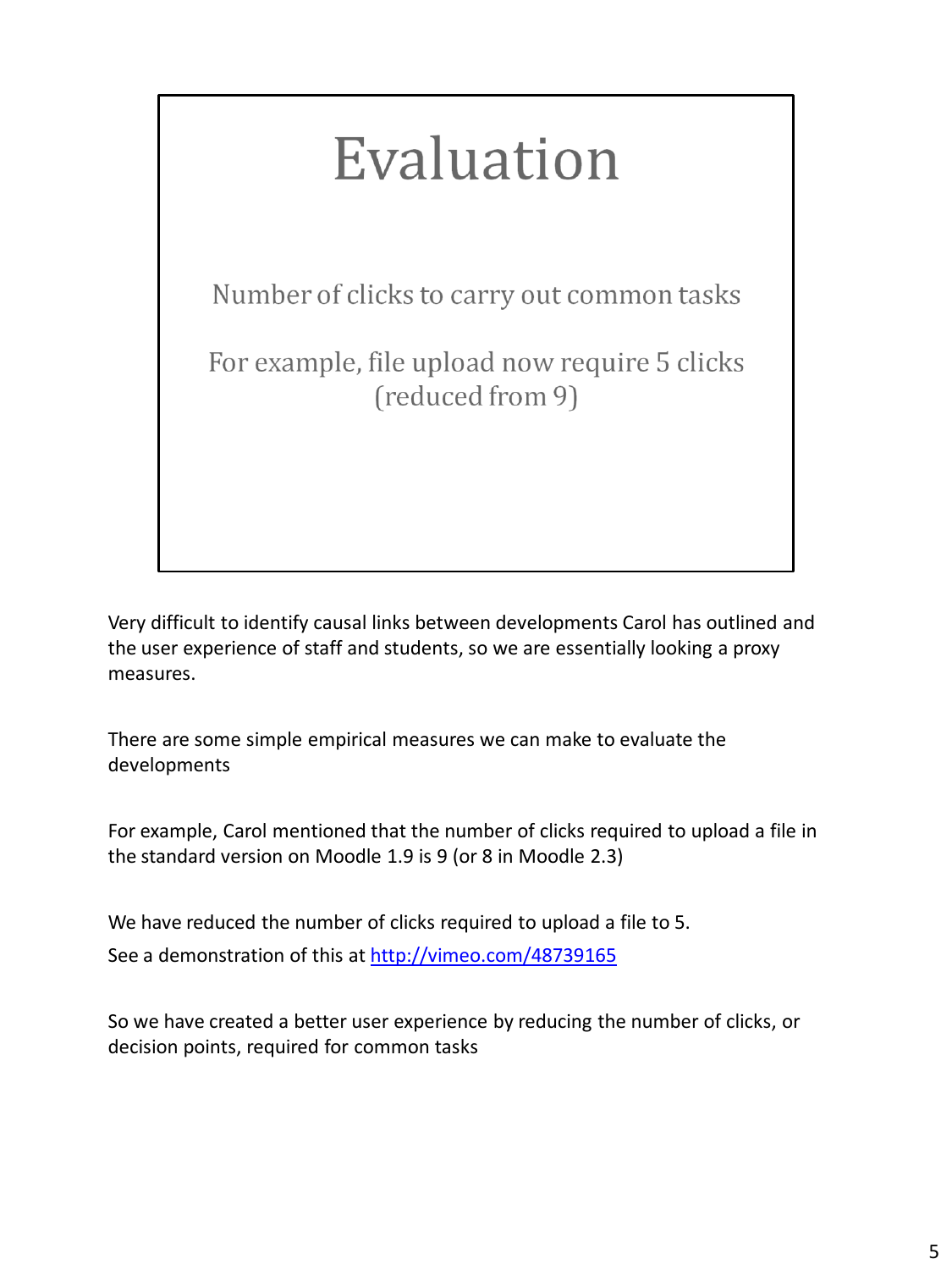

This is how our Moodle installation Study Direct looks today.

You can see how we've made it more intuitive to add a new section – there is now a big green button that says "+ Add a section" right there in the Contents block.

This meets our users' expectations of how they expect a web site to behave.

Wherever there is a point at which a tutor can take some action to edit the site, the button they need to click is styled in the same way.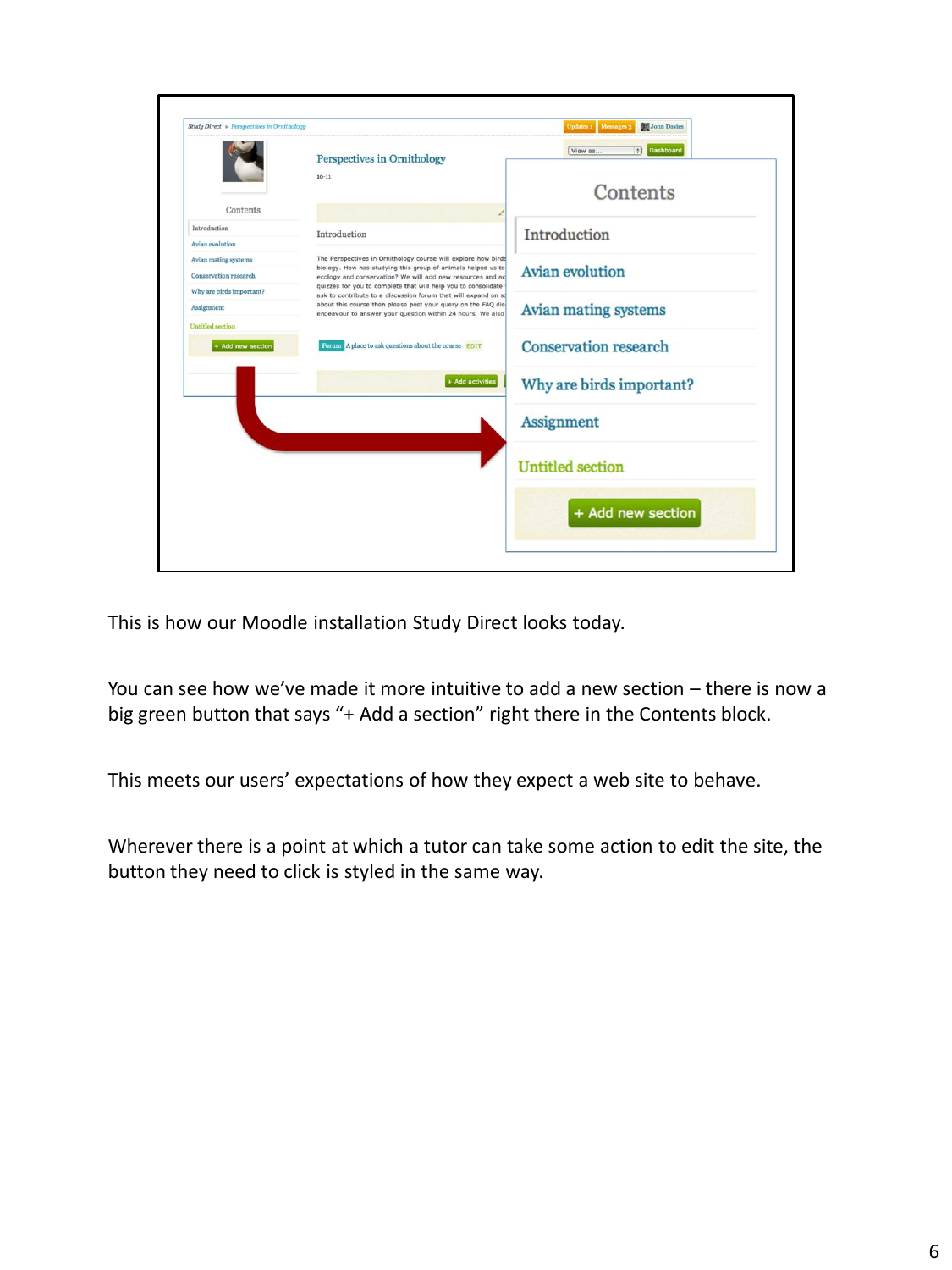

We can also evaluate staff opinions of Study Direct and look at how these have changed over time.

We undertook a survey of academic staff in May this year – one question asked out the extent to which SyD supported their teaching.

Survey demonstrated that there were high levels of agreement with this statement and this measure had increased from the previous survey we carried out in 2007.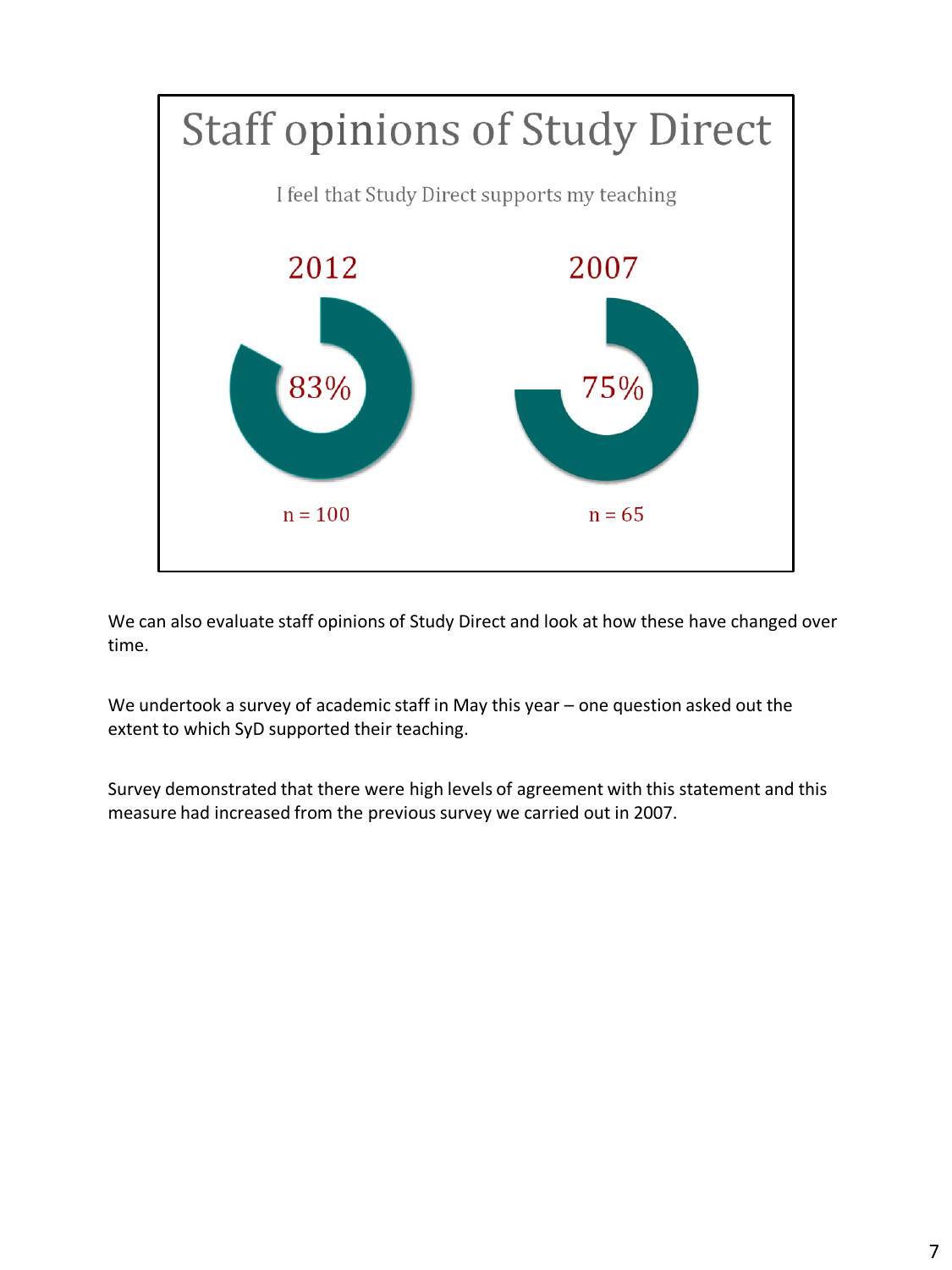What are your favourite Study Direct features?

'I like it that you can add sections and reorder the material within those sections'

'New file upload system is a big improvement on the previous set up'

'User interface [similar] to other popular....software'

The recent survey also asked staff about their favourite Study Direct features.

A number of respondents mentioned some of the developments that we have highlighted in this presentation.

Respondents also mentioned the interface – gives support to our approach of adopting design patterns from familiar systems where appropriate.

Its fair to say that not everyone likes the changes we have made. People may have spent a long time learning fairly complex procedures and workarounds for particular tasks, so changing these can be disruptive.

However, in the longer term, we feel the costs of this disruption are outweighed by the benefits gained by new users of the system, coupled with appropriate resource for existing users.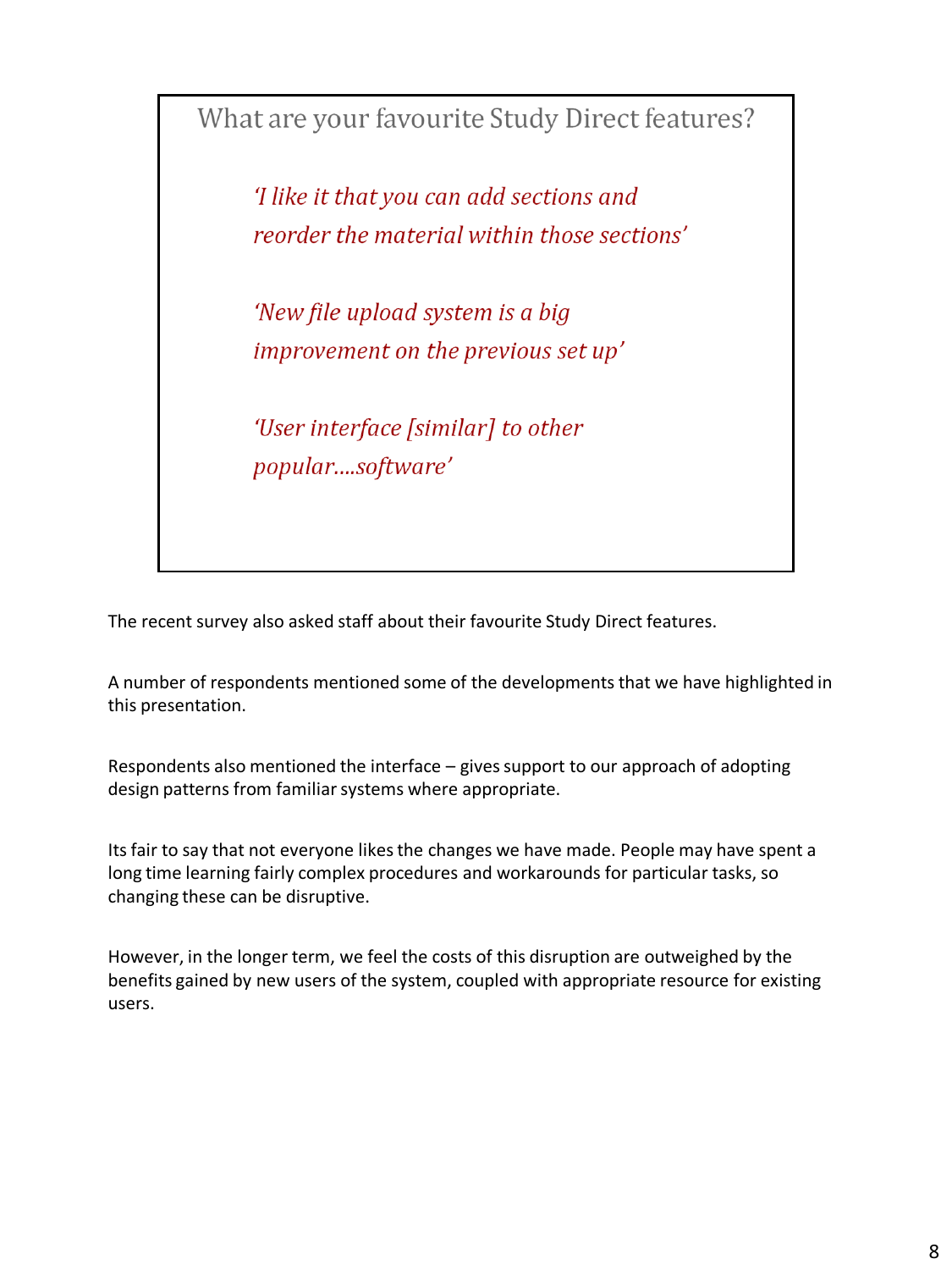

What about students? They are, of course, at the centre of this learning experience. As Carol said, if you can improve the user experience you hopefully improved both the teaching and the learner experience.

From the student perspective - we can look at is student opinions of Study Direct and how have these changed over time

We have run a survey of  $1<sup>st</sup>$  year students for the last four years, coordinated by Mark Parsons, and we have asked questions about the ease of use and the extent to which study direct supports their learning

Both of these measures have increased over this period, to a point where satisfaction levels are over 90% and these increased are statistically significant.

So an indication that students are finding study direct easier to use and more supportive to their learning.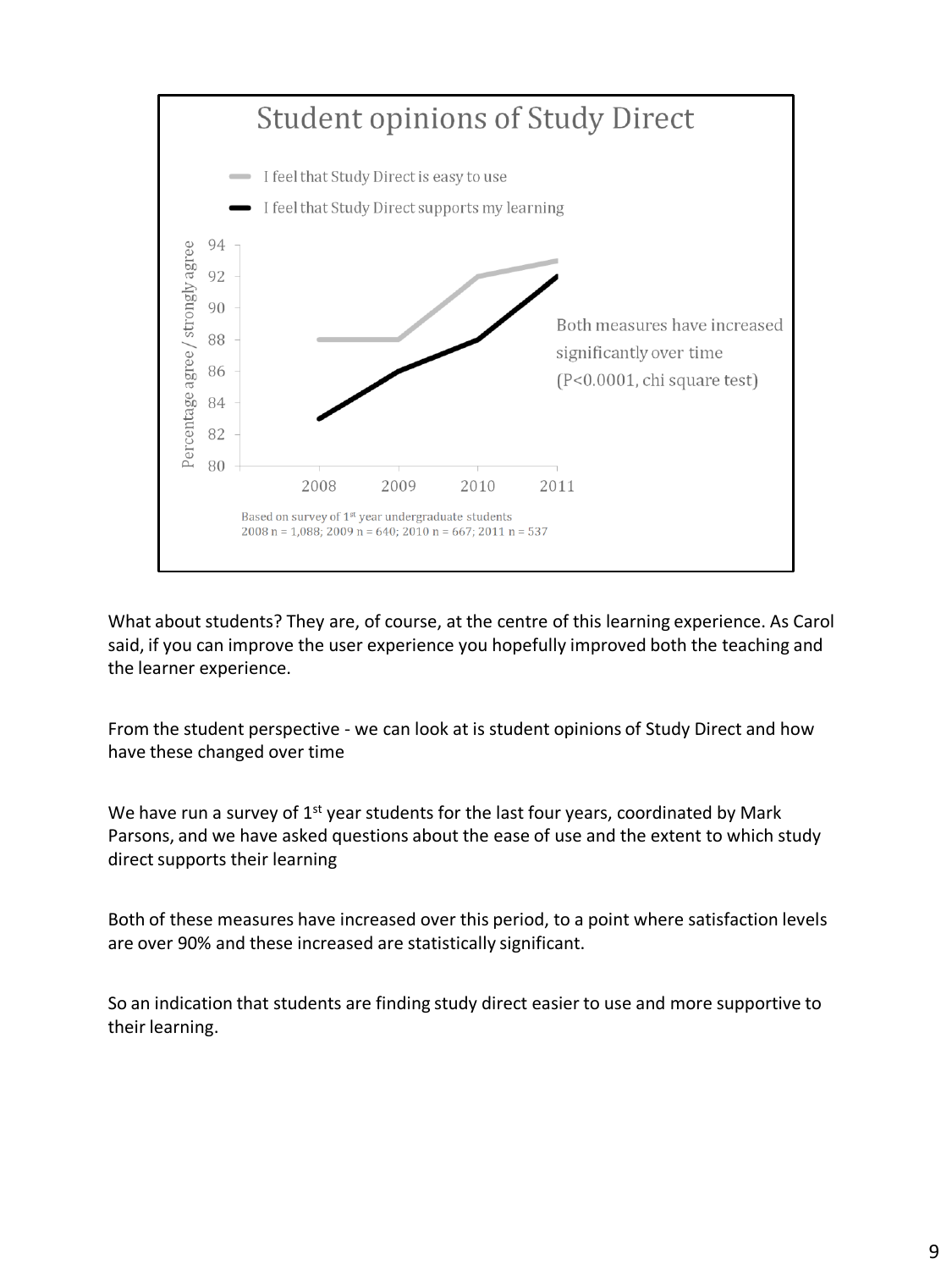

We are going to continue to put our users and their experiences at the centre of developments

An example of this – we have created some online guidance for staff (within a Study Direct site) on designing sites to support teaching. This guidance was based on interviews conducted with students about what they liked and disliked about the sites they had encountered as part of their studies.

Also, the recent survey has highlighted staff requirements that help to inform our development roadmap. For example, two things that came up consistently from the survey. First , was the desire for better integration between Study Direct and the Library's system for managing reading lists and secondly the creation of a robust system for managing summative online assessment. Now, both of these were on the roadmap, but the feedback from users helps to strengthen the case for prioritising particular developments